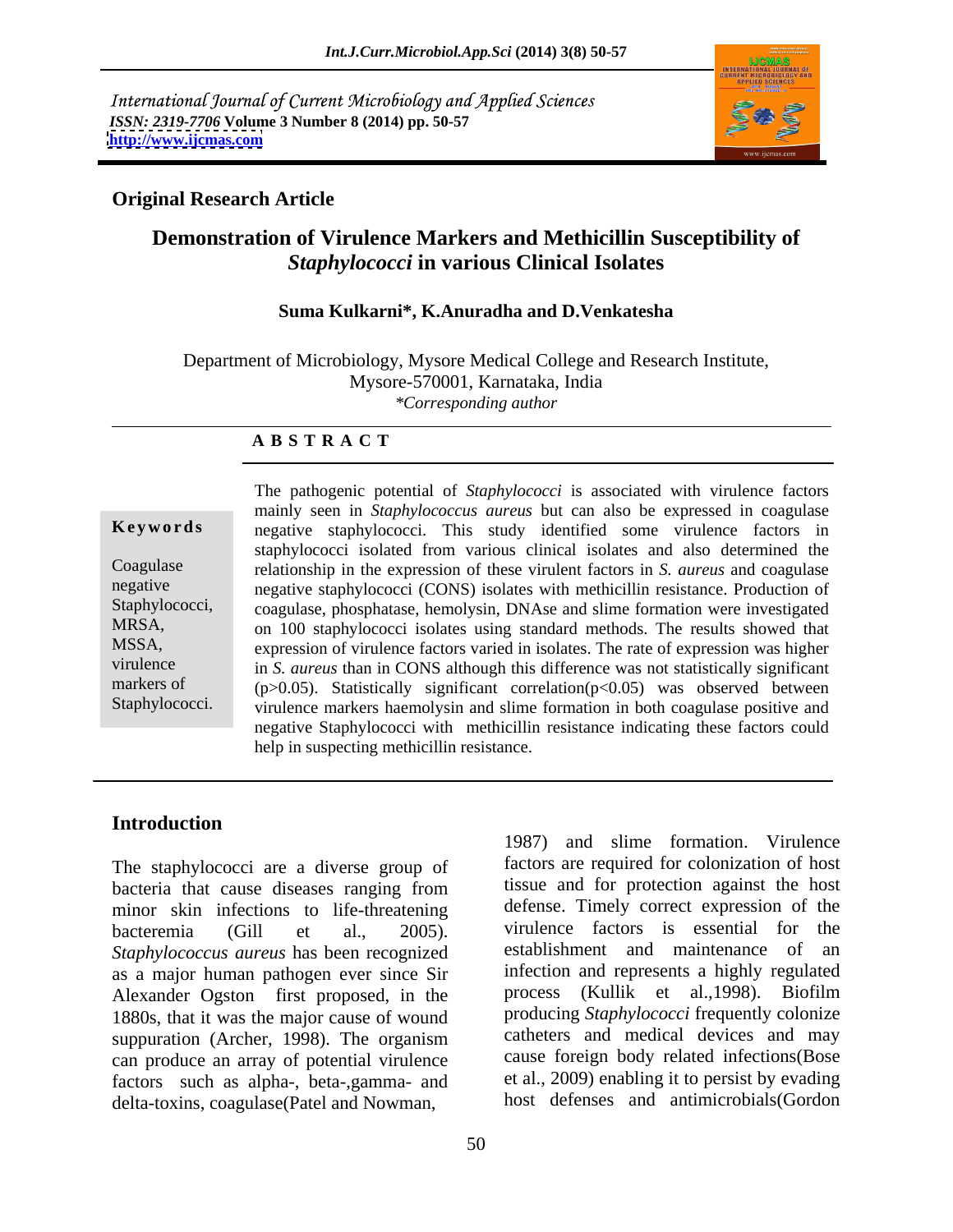and Lowy, 2008). *S. aureus* strains done to demonstrate some virulence factors associated with human infection have in coagulase positive(COPS) and coagulase variable combinations of pathogenic negative staphylococcal(CONS) isolates determinants/virulence factors and either the from various clinical samples and their presence or the expression of given further correlation with methicillin combinations varies depending on the type of infection and genetic susceptibility of the affected host(Peacock et al., 2002).

Although virulence factors have been associated mainly with *S. aureus*, the various clinical specimens like 42 form coagulase negative staphylococci(CONS) exudate, 40 from blood, 10 from sputum and isolated from clinical specimens have been 8 from urine were included in the study. The reported to also express these virulence isolates subjected to the following tests to factors(Akinkunmi and Lamikanra, 2012). CONS are commonly isolated in clinical specimens and several species are **Coagulase**: Coagulase activity was recognized as important agents of determined by the method described by nosocomial infections, especially in Quinn et al (1994). This test was performed neonates (Turkyilmaz and Kaya, 2006) and have gained substantial interest as pathogens involved in nosocomial, particularly citrated plasma in a sterile test tube. The catheter-related infections(Otto, 2004).

The introduction of penicillin and beta-<br>reading was recorded as lactamase stable penicillins, although positive(Turkyilmaz and Kaya, 2006). dramatically improving the management of contributed to the emergence of methicillin-<br>sodium phenolphthalein diphosphate resistant *Staphylococcus aureus* (MRSA) become a progressively more important 50°C and poured into slopes. human pathogen since its initial description of infection in 1968(Davis et al., 2004). based on mortality rates, that methicillinresistant Staphylococcus aureus (MRSA) strains are more virulent than methicillin- **DNase(Deoxyribonuclease)**: This test was susceptible S. aureus (MSSA) carried out by using commercially available

Given the number and severity of *S. aureus* infections it is important to understand the nature and pathogenesis of infections and <br>growth was evaluated as positive the current strategies available for therapy and prevention. Hence, the current study was

further correlation with methicillin susceptibility.

# **Materials and Methods**

A total of 100 staphylococcal isolates from demonstrate the virulence markers.

**Coagulase**: Coagulase activity was as a Tube Coagulase test. Several colonies of each organism were mixed with 0.5 ml of tube was incubated at 37ºC and examined after 4 and 24 h. Clot formation at either reading was recorded as

staphylococcal infection, have also **Phosphatase**: 1% aqueous solution of strains(Diep et al., 2006). MRSA has in 1961 and the first documented outbreak inoculated and incubated overnight. A few Numerous clinical studies have indicated, when the colonies turn bright pink within a **Phosphatase**: 1% aqueous solution of sodium phenolphthalein diphosphate sterilized by filtration. 10 ml of this solution added to 1000ml of nutrient agar cooled to 50ºC and poured into slopes. Phenolphthalein diphosphate agar slopes drops of ammonia added. Test read positive few minutes(Collee, 2007).

strains(Rozgonyi et al., 2007). DNase agar (Difco). Spot inoculation were done on the DNase agar and incubated at 37ºC. After incubation, 1 N HCl was poured on the agar. Clearing around the bacterial growth was evaluated as positive (Turkyilmaz and Kaya, 2006).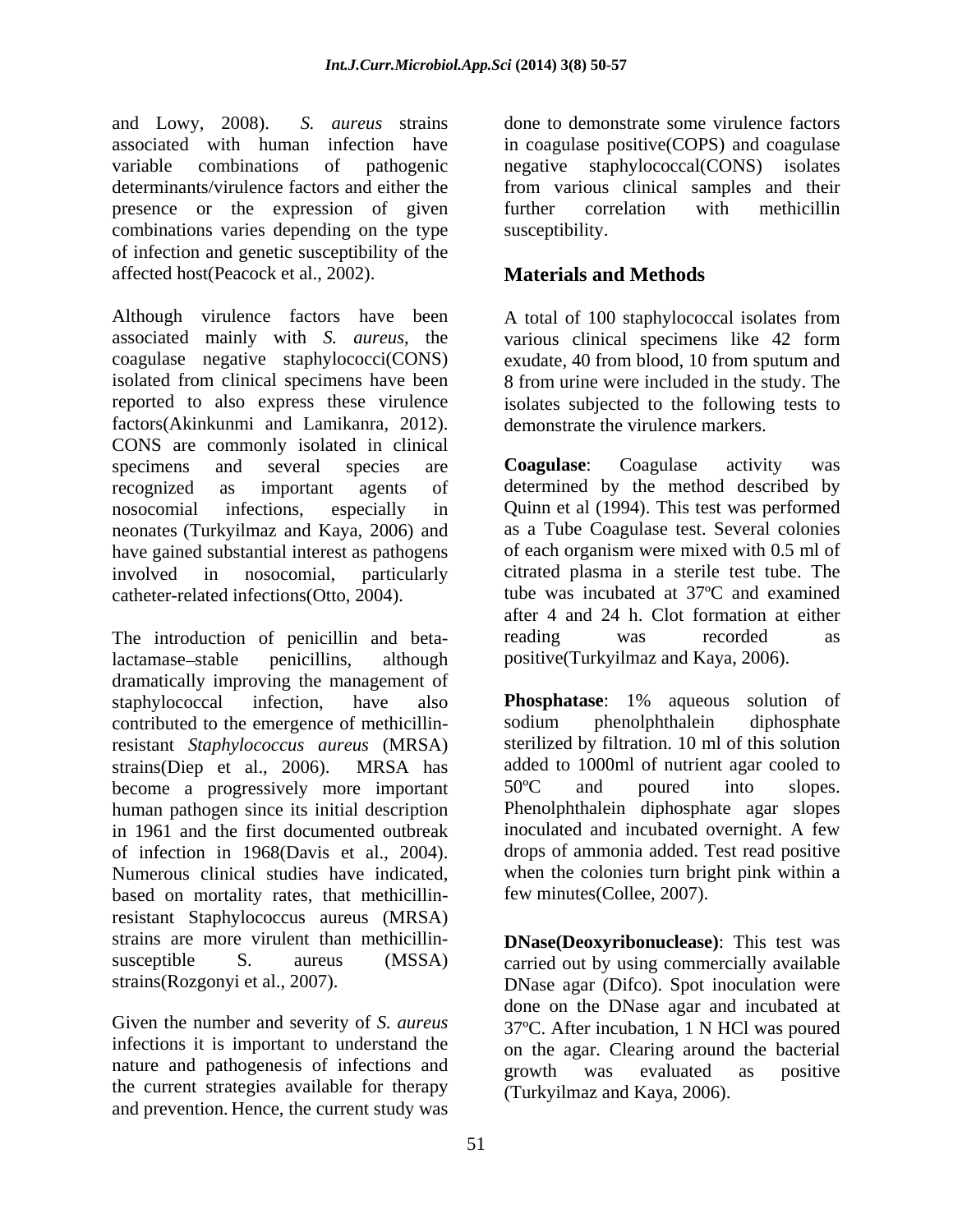**Hemolysis**: Blood agar was prepared by **Coagulase positive Staphylococci(COPS)** adding 7% of sterile human blood aseptically to sterile nutrient agar which had indicated haemolysin production(Akinkunmi

**Slime Formation**: The Congo Red Agar sputum and urine were methicillin resistant. (CRA) method developed by Freeman was Correlation of methicillin resistance with used in this study. The composition of medium was Brain Heart Infusion Broth positive staphylococcal isolates is depicted (BHIB) 37 g/l, sucrose 50 g/l, agar 10 g/l  $\frac{1}{2}$  in Table 3. and Congo red 0.8 g/l. Isolates which produced black colonies with dry crystalline consistency were regarded as slime positive, whereas those showing pink colonies were cefoxitin disc diffusion method as per CLSI

**Statistical analysis**: Descriptive statistics was applied to calculate different variables Methicillin resistance among coagulase in the table and arrange them in order. The negative staphylococcal isolates and their crosstabs procedures applied for two-way and multi-way tables to know the depicted in Table 5. association between various tests and measures. Chi-square test procedures used Among all the specimens, isolates for tabulation. Results were statistically expressing multiple virulence factors were analyzed by using SPSS for found to be methicillin resistant. 6 isolates

Of the 100 Staphylococcal isolates, 90 were among methicillin resistant isolates. coagulase positive and 10 coagulase negative. Phosphatase was expressed by all. DNAse observed in 65(65%), hemolysis in 53(53%) and slime formation in 41(41%)

been cooled to 45<sup>o</sup>C and mixed thoroughly. isolated from 38 exudate ,36 blood,10 To test for the production of haemolysin, the sputum and 6 urine samples. All the plates were streaked with loopfuls from virulence markers expressed in exudate bacterial cultures and incubated at  $37^{\circ}$ C for 12(31.4%), blood 17(47%), sputum 6(60%) 24 h. Clear zones around bacterial colonies and urine 3(50%) isolates. The distribution et al., 2012). among COPS shown in Table 2. All the **Hence the state of the state of the state of the state of the state of the state of the state of the state of the state of the state of the state of the state of the state of the state of the state of the state of the sta** Coagulase positive Staphylococci(90) were of virulence markers in various isolates haemolytic and slime forming isolates of various virulence markers among coagulase in Table 3.

## *Coagulase negative Staphylococci(CONS)*

slime negative(Turkyilmaz and Kaya, 2006). were 10(10%), comprised of 4 each from Methicillin susceptibility was done by blood & exudate, 2 from urine. Phosphates guidelines. was not demonstrated in any CONS isolates. Coagulase negative staphylococci isolates was demonstrated in all the isolates. DNAse The distribution of other virulence factors among CONS is shown in Table 4. Methicillin resistance among coagulase correlation with virulence markers is depicted in Table 5.

Windows(version16.0). from sputum and 3 isolates from urine **Results and Discussion methicillin resistant.** The given data shows Among all the specimens, isolates expressing all the five virulence factors were higher expression of virulence markers among methicillin resistant isolates. Distribution of these virulence factors among clinical isolates of both COPS and CONS is shown in Table 6.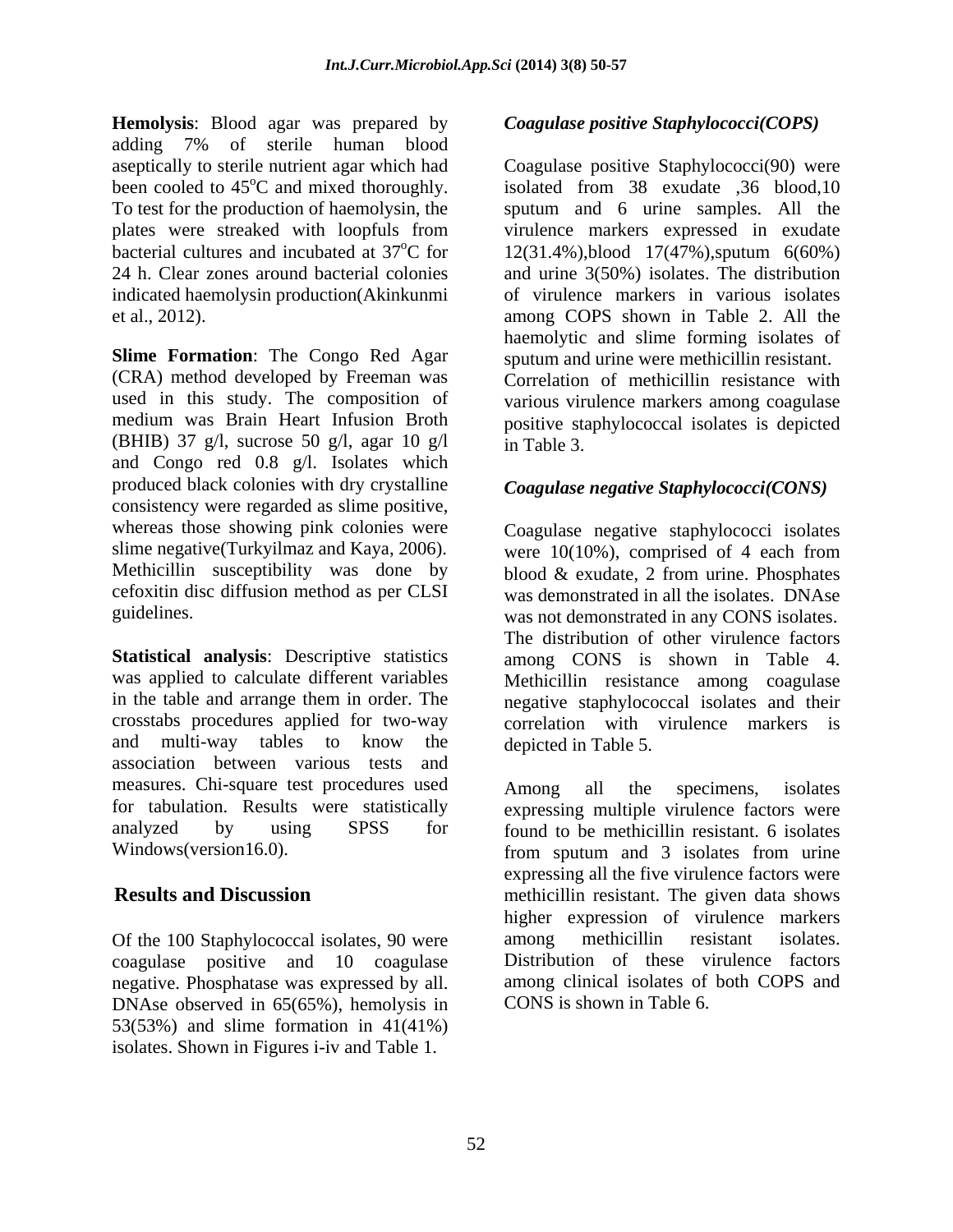Statistical significance was not observed in staphylococcal haemolysins, which >0.05. Statistically significant correlation *aureus*. From the results, 55% of S. aureus formation(p value-0.001) in both coagulase positive and negative Staphylococci with 58.9% in S. aureus while the rate for CONS

In this study, various virulence factors of susceptibility was observed. A number of biochemical activities are considered to staphylococci(Turkyilmaz and kaya, 2006). Coagulase activity, phosphatase, DNAse, hemolysis, and slime formation of the Staphylococcus spp. were regarded as

In our study, coagulase was expressed in 90 isolates and phosphatase in all. accordance with Akinkunmi et al.,2012 Staphylococcal isolates were grouped into which found slime formation 36% in COPS coagulase positive and negative for further study. DNAse was positive in 65(72%), Hemolysis in 50(55.5%) and slime The impact of methicillin resistance on the formation in 38(42.2%) isolates among coagulase positive Staphylococci(90) when compared to coagulase negative(10) which did not exhibit DNAse but Hemolysis and Slime formation was observed in coagulase production. DNAse and 3(30%)isolates each. Hence, a higher expression of virulence markers were seen in coagulase positive staphylococci. These results were parallel with other Coagulase, DNAse, hemolysis and slime studies(Daghistani et al., 2000; Erganis et formation were seen in 22(88%), 15(60%), al., 1995).  $3(12\%)$  and  $3(12\%)$  respectively. Multiple

Citak et al ( 2003) reported that 704 of 851 Staphylococci isolates from milk samples

Statistical correlation was carried out were S. aureus. These findings correlated between methicillin resistance and various with our study since 90 of 100 isolates were virulence markers as shown in Table 7. coagulase positive staphylococci. Damage to Coagulase and DNAse markers as p value contribute importantly to virulence in *S.*  was observed between virulence markers and 30% of CONS strains produced haemolysin(p value-0.03) and slime haemolysin. Turkyilmaz and Kaya (2006) methicillin resistance. (28.9%) was comparatively lower. host cells is in part mediated by staphylococcal haemolysins, which *aureus.* From the results, 55% of S. aureus had earlier found a comparable rate of 58.9% in S. aureus while the rate for CONS

Staphylococcal isolates from clinical useful marker of the pathogenicity of specimens were demonstrated and their staphylococci. This is because biofilm further correlation with methicillin colonization by staphylococci facilitates contribute to the virulence of pathogenic mortality(Weigel et al., 2007; Sauer et al., pathogenicity criterions in laboratory. culture(Weigel et al., 2007). 42% of COPS Testing for biofilm formation is another useful marker of the pathogenicity of infections that are often difficult to treat and therefore engender high morbidity and 2007). Many workers have reported that bacteria growing in a biofilm can be up to 1,500 times more resistant to germicides than the same bacteria growing in liquid were positive for slime formation when compared to 30% of CONS which were in which found slime formation 36% in COPS and 32.8% in CONS.

> mortality of various infections remains controversial. In our study, 75 out of 100 Staphylococcal isolates were methicillin resistant, of which 68(91%) showed coagulase production. DNAse and hemolysis were each seen in 50(66.6%) and slime formation in 38(50%) isolates. Of the remaining 25 methicillin sensitive isolates, formation were seen in 22(88%), 15(60%), 3(12%) and 3(12%) respectively. Multiple virulence factors were observed in the methicillin resistant isolates.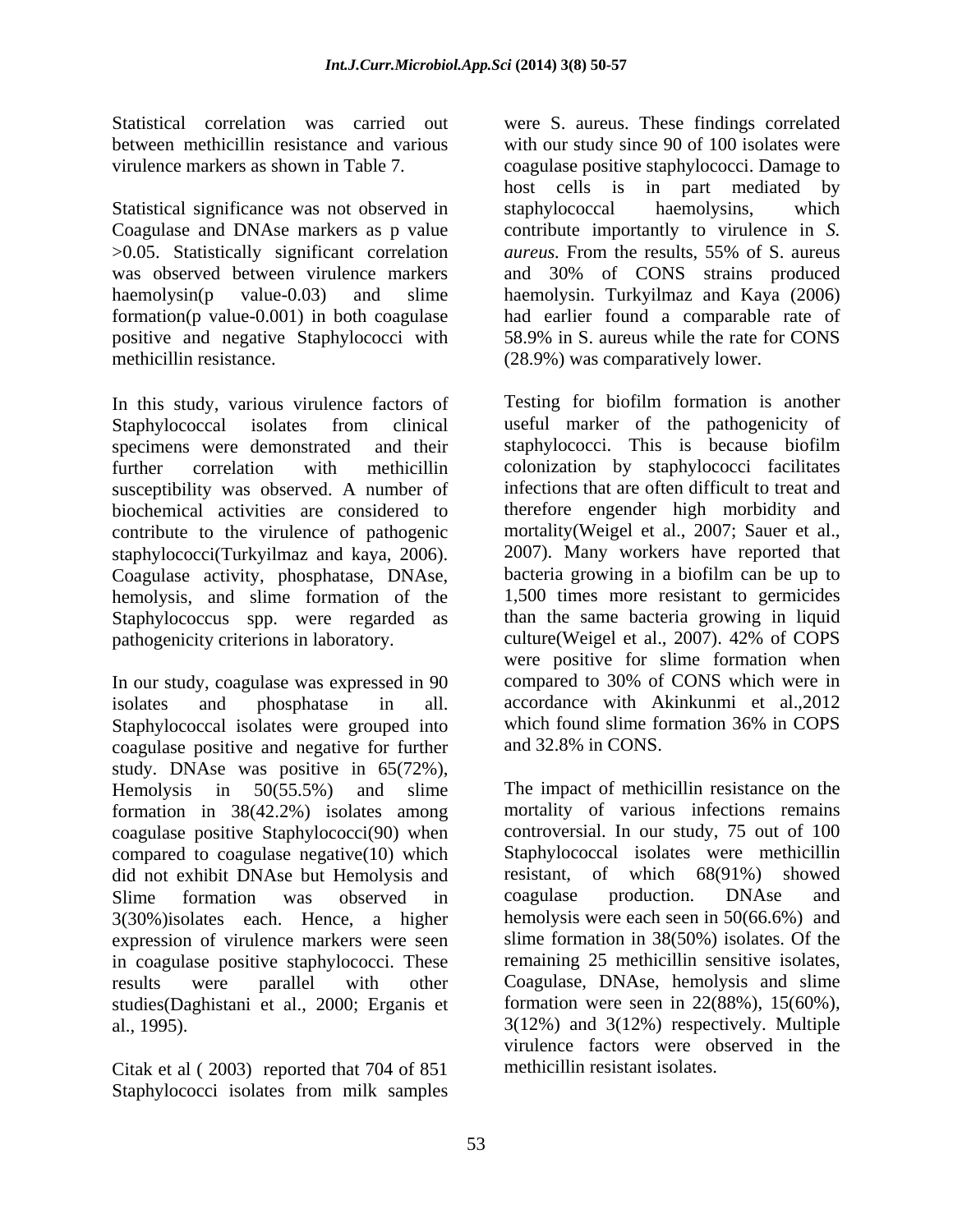| <b>Virulence factors</b> | No isolates |
|--------------------------|-------------|
| Coagulase                |             |
| Phosphatase              | 100         |
| <b>DNAse</b>             |             |
| Hemolysis                |             |
| Slime formation          |             |
| Total                    | 100         |

**Table.1** Distribution of virulence factors among various clinical isolates

**Table.2** Distribution various virulence markers in COPS isolated from various specimens

| Isolates (no)     | Haemolysin no( $\%$ ) | DNAse $no(\% )$ | Slime formation $no(\% )$ |
|-------------------|-----------------------|-----------------|---------------------------|
| Exudate (38)      | 18(47%)               | 30(79%)         | 12(31%                    |
| <b>Blood</b> (36) | 21(58%)               | 23(64%)         | $17(47\%)$                |
| Sputum $(10)$     | $7(70\%$              | 8(80%           | $6(60\%)$                 |
| Urine $(6)$       | $4(66\%$              | 4(66%           | $3(50\%)$                 |

**Table.3** Methicillin resistance in various virulence markers expressed in COPS isolates

| Isolates (no) | <b>Haemolysin no</b> $(\%$ ) | DNAse $no(\% )$ | Slime formation $no(\% )$ |
|---------------|------------------------------|-----------------|---------------------------|
| Exudate (38)  | 16(89%)                      | 23(77%)         | 10(83%)                   |
| Blood (36)    | 20(95%)                      | 18(78%          | $16(94\%)$                |
| Sputum $(10)$ | $7(100\%)$                   | $6(75\%)$       | $6(100\%)$                |
| Urine $(6)$   | $4(100\%)$                   | 3(75%)          | $3(100\%)$                |

**Table.4** Distribution of virulence factors among CONS

| Isolates(no)                             | Hemolysin no. $(\% )$ | Slime formation no. $(\%)$ |
|------------------------------------------|-----------------------|----------------------------|
| Exudate(4)                               | (750/<br>1 (2J 70)    | $(25\%)$                   |
| Blood(4)                                 | (750/<br>112070       | $2(50\%)$                  |
| $\sim$<br>$\mathbf{r}$<br>$U$ rine $(2)$ | $1(50\%)$             | Nil                        |

**Table.5** Methicillin resistance in various virulence markers expressed in CONS isolates

| <b>Isolates</b>                                      | Hemolysin no. $(\% )$ | Slime formation no. $(\% )$ |
|------------------------------------------------------|-----------------------|-----------------------------|
| $\sim$ 4.5<br>$\overline{\phantom{0}}$<br>Exudate(4) | $(100\%$              | $1(100\%)$                  |
| Blood(4)                                             | (100%                 | $2(100\%)$                  |
| Urine $(2)$                                          | (100%                 | <b>INH</b>                  |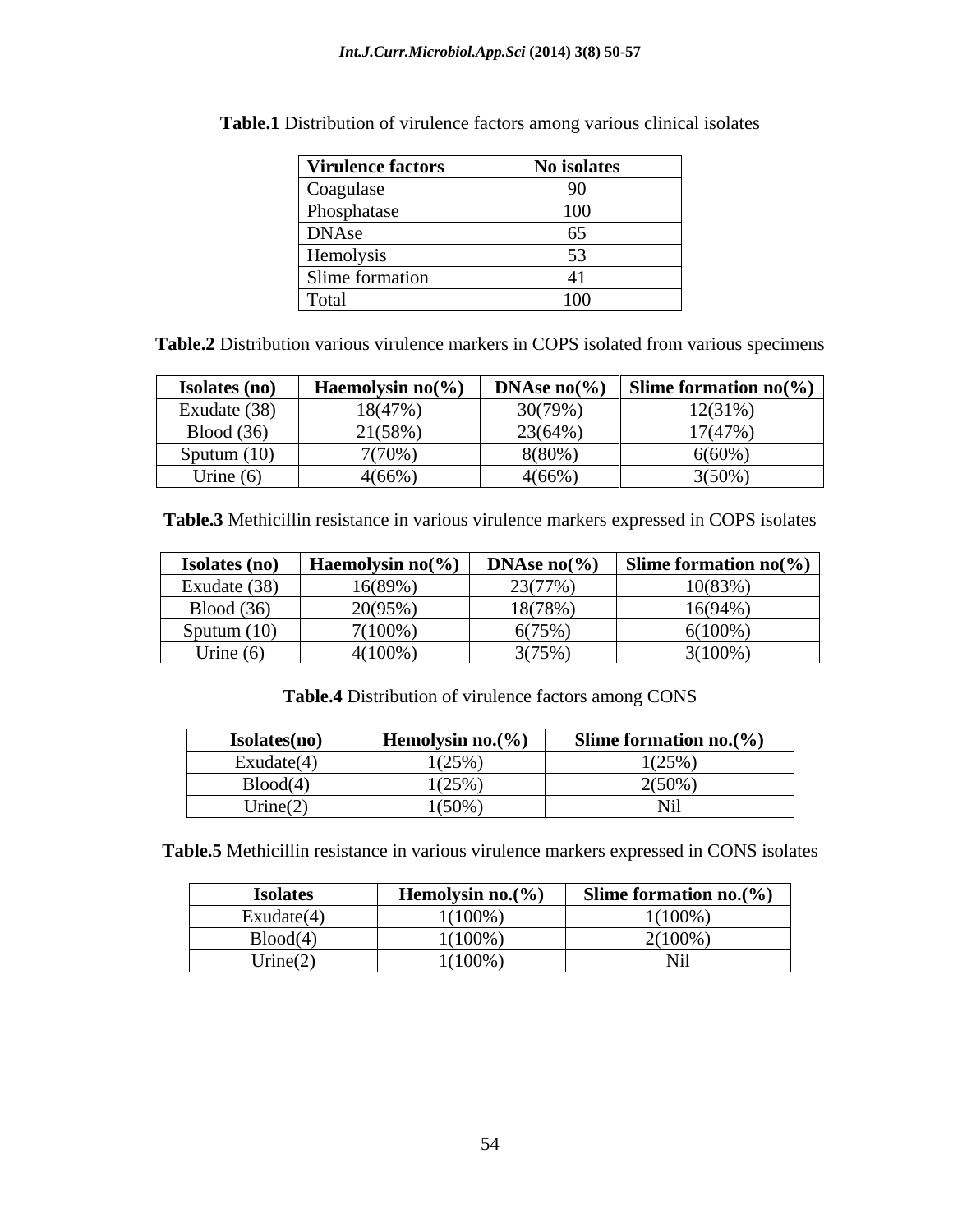| <b>Isolates</b>  | $*C + P + H + D + S$ | $H + D + S$       | $H + D$    | $D + S$    | $H + S$             |
|------------------|----------------------|-------------------|------------|------------|---------------------|
| (100)            | $\mathbf{no}$ (%)    | $\mathbf{no}$ (%) | $no.(\%)$  | $no. (\%)$ | $no. (\frac{0}{0})$ |
| Blood(40)        | $16(40\%)$           | $16(40\%)$        | 19(47%)    | 17(42%     | 17(42%)             |
| MR(31)           | $16(100\%)$          | $16(100\%)$       | 18(95%)    | $16(94\%)$ | 17(100%)            |
| Exudate $(42)$   | 10(24%)              | 10(24%            | 18(43%)    | 12(28%)    | 10(24%)             |
| MR(30)           | $10(100\%)$          | $10(100\%$        | 16(89%)    | 10(83%)    | $10(100\%)$         |
| $S$ putum $(10)$ | $6(60\%)$            | $6(60\%)$         | 6(60%)     | $6(60\%)$  | $6(60\%)$           |
| MR(7)            | $6(100\%)$           | $6(100\%)$        | $6(100\%)$ | $6(100\%)$ | $6(100\%)$          |
| Urine $(8)$      | 3(37%                | 3(37%             | 3(37%)     | 3(37%)     | 3(37%)              |
| MR(7)            | $3(100\%)$           | $3(100\%)$        | $3(100\%)$ | $3(100\%)$ | $3(100\%)$          |

| Table.6<br>.<br>nical isolates<br>b Distribution of virulence<br>e factors among various o<br>сппеат |  |
|------------------------------------------------------------------------------------------------------|--|
|                                                                                                      |  |

\*Abbreviations: MR-methicillin resistant, C-coagulase, P-phosphatase, H-hemolysis, D-DNAse-deoxyribonuclease, S- slime formation.

**Table.7** Statistical correlation of virulence markers with methicillin resistance

| <b>Virulence markers</b> | <b>Coagulase</b>                                 | <b>Aemolvsis</b> | <b>DNAse</b><br>- - - | <b>Slime formation</b> |
|--------------------------|--------------------------------------------------|------------------|-----------------------|------------------------|
| p value                  | $\sim$ $\sim$ $\sim$<br>- 076.<br>. <i>. .</i> . | . .<br>0.03      | 11 X I                | 0.001                  |

Statistical analysis of the above data was incidence of bloodstream infection with

Several studies have attempted to compare the outcome of nosocomially acquired Dessap et al., 2001). Three studies have study. observed similar mortality rates in patients who have MRSA and MSSA **References** bacteremia(French et al., 1990; Marty et al., 1993; Mylotte et al., 1996) In contrast, 3 other studies have reported that methicillin resistance is a significant and independent risk factor for death in patients who have episodes of *S. aureus* Children in Ile-Ife, Nigeria. Afr. J. bacteremia(Romero-vivas et al., 1995; Contemo et al., 1998; Moreia et al., 1998). Archer GL. 1998. *Staphylococcus aureus:*

Some authors have observed a higher Dis 26:1179-81.

carried out. Since phosphatase was MRSA as compared with MSSA in expressed by all, it could not be humans(Rello et al., 1994) while Some considered as a significant virulence have reported that nosocomial MRSA marker of methicillin resistance. isolates produce significantly more Statistically significant p value<0.05 was antiphagocytic coagulase(Vaudaux and seen in virulence factors hemolysis and Waldyogel, 1979) than do methicillin slime formation when correlated with sensitive stains. Jordens et al., 1989 methicillin resistance. The reported that enterotoxin A was produced MSSA and MRSA infections(Mekontso- contributed to the results observed in the incidence of bloodstream infection with isolates produce significantly more by MRSA but not by MSSA. Therefore, differences in microbial virulence remain controversial, but they might have study.

## **References**

- Akinkunmi EO and Lamikanra A. 2012. Phenotypic Determination of Some Virulence Factors in Staphylococci Isolated From Faecal Samples of Biomed. Res. 15:123 -128.
- A Well-Armed Pathogen. Clin Infect  $Dis 26:1179-81.$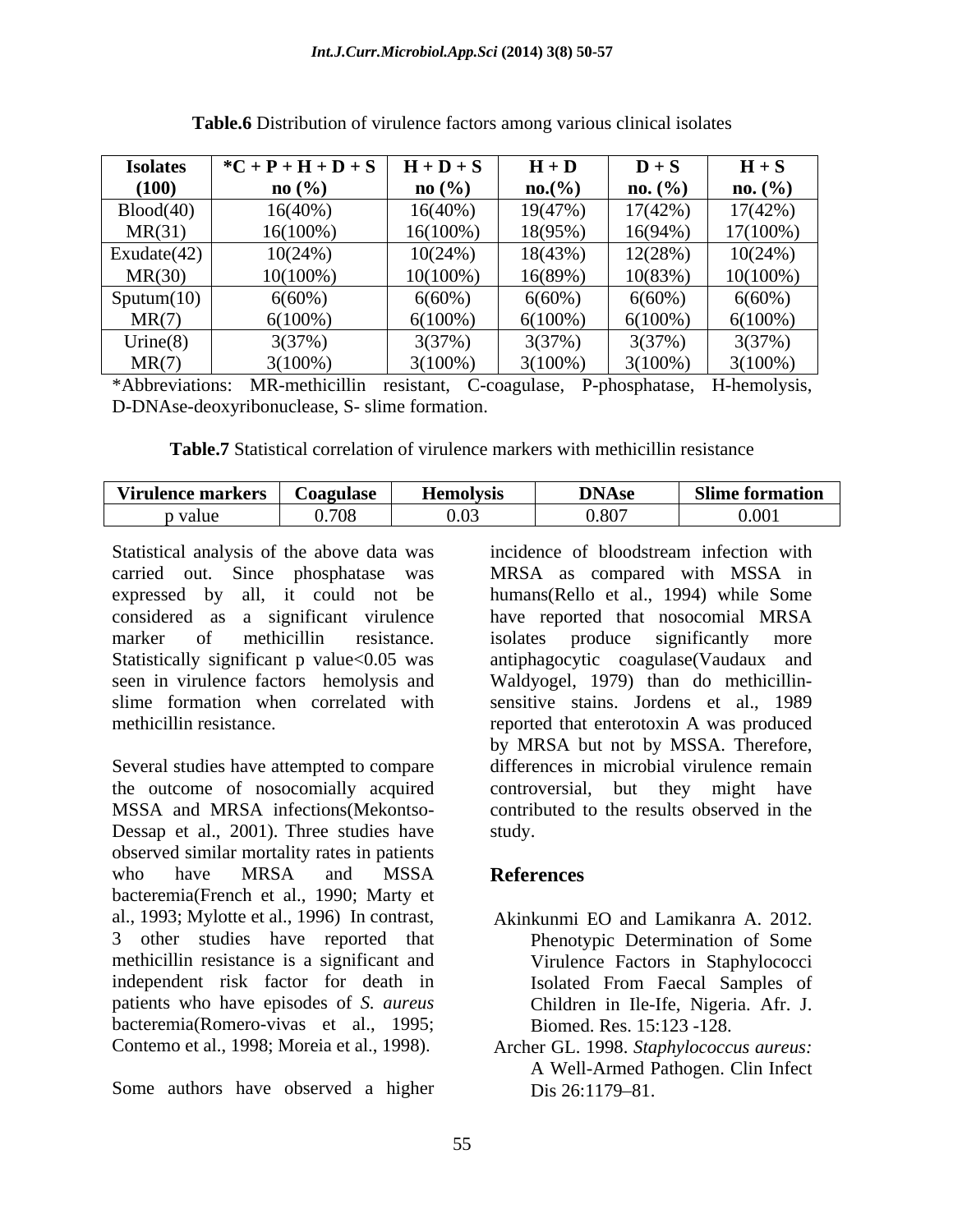- Bose S, Khodke M, Basak S, Mallick S. stafilokoklarõn biyotiplendirilmesi. 2009. Detection Of Biofilm
- Citak S, Varlik O, Gundogan N. 2003.
- 
- Conterno LO, Wey SB, Castelo A. 1998. *Staphylococcus aureus* bacteremia.
- Daghistani HI, Issa AA, Shehabi AA. 2000. Frequency of nasal and wound Clin Infect Dis. 46:S350-9. isolates of Staphylococcus aureus associated with TSST-1 production in Jordanian population. FEMS 98. Med Microbiol 30:245–52.
- *aureus* (MRSA) Nares Colonization on Subsequent MRSA Infection. Clin Bacteriol. 180:4814–4820.
- Diep BA, Carleton HA, Chang RF, Hill C, Andremont A. 1993. Associated Strains of Methicillin-
- Erganis O, Kuyucuoglu Y, Ok U .1995.

Veterinarium. 6: 23-27.

- Producing Staphylococci: Need Of French GL, Cheng AFB, Ling JML, Mo The Hour. Journal of Clinical and P, Donnan S. 1990. Hong-Kong Diagnostic Research. 3:1915-1920. strains of methicillin-resistant and Slime production and DNase activity *aureus* have similar virulence. J of Staphylococci isolated from raw Hosp Infect. 15:117–25. methicillin-sensitive *Staphylococcus*  Hosp Infect. 15:117–25.
- milk. J. Food Safety. 23: 219-292. Gill SR, Fouts DE, Archer GL, Mongodin Collee JG, Marmion BP, Fraser AG, and EF, Deboy RT, Ravel J. 2005. Simmons A. 2007. Mackie and Insights on Evolution of Virulence McCartney Practical Medical and Resistance from the Complete Microbiology, 14th ed. Edinburgh: Genome Analysis of an Early Churchill Livingstone. Chapter 11. Methicillin-Resistant *Staphylococcus*  p256-257. *aureus* Strain and a Biofilm- Risk factors for mortality in *Staphylococcus epidermidis* Strain. J. and Resistance from the Complete Producing Methicillin-Resistant Bacteriol. 187:2426–2438.
	- Infect Control Hosp Epidemiol. Gordon RJ and Lowy FD. 2008. 19:32 7. Pathogenesis of Methicillin-Resistant Gordon RJ and Lowy FD. *Staphylococcus aureus* Infection. Clin Infect Dis.  $46: S350-9$ .
	- Immunol. Med.Microbiol. 27: 95- *Staphyloco ccus aureus* in vitro. J Jordens JZ, Duckworth GJ, Williams RJ. 1989. Production of virulence factors by epidemicmethicillin-resistant Med Microbiol 30:245–52.
- Davis KA, Stewart JJ, Crouch HK, Florez Kullik I, Giachino P, Fuchs T. 1998. CE, Hospenthal DR. 2004 Deletion of the Alternative Sigma Methicillin-Resistant *Staphylococcus*  Factor in *Staphylococcus aureus* at Hospital Admission and Its Effect Regulator of Virulence Genes. J.  $\beta$  in  $\alpha$   $\beta$   $\alpha$ Reveals Its Function as a Global Bacteriol. 180:4814–4820.
	- Infect Dis. 39:776 82. Marty L, Flahaut A, Suarez B, Caillon J, Sensabaugh GF, Perdreau- Resistance to methicillin and Remington F. 2006. Roles of 34 virulence of *Staphylococcus aureus* Virulence Genes in the Evolution of Hospital- and Community- Andremont A. Resistance to methicillin and strains in bacteraemic cancer patients. Intensive Care Med. 19:285–9.
	- Resistant *Staphylococcus aureus.* J Mekontso-Dessap A, Kirsch M, Brun- Infect Dis. 193:1495–1503. Buisson C and Loisance D. 2001. Inek ve koyun mastitislerine sebep *Staphylococcus aureus:* Comparison olan koagulaz negatif ve pozitif Poststernotomy Mediastinitis Due to Methicillin-Resistant